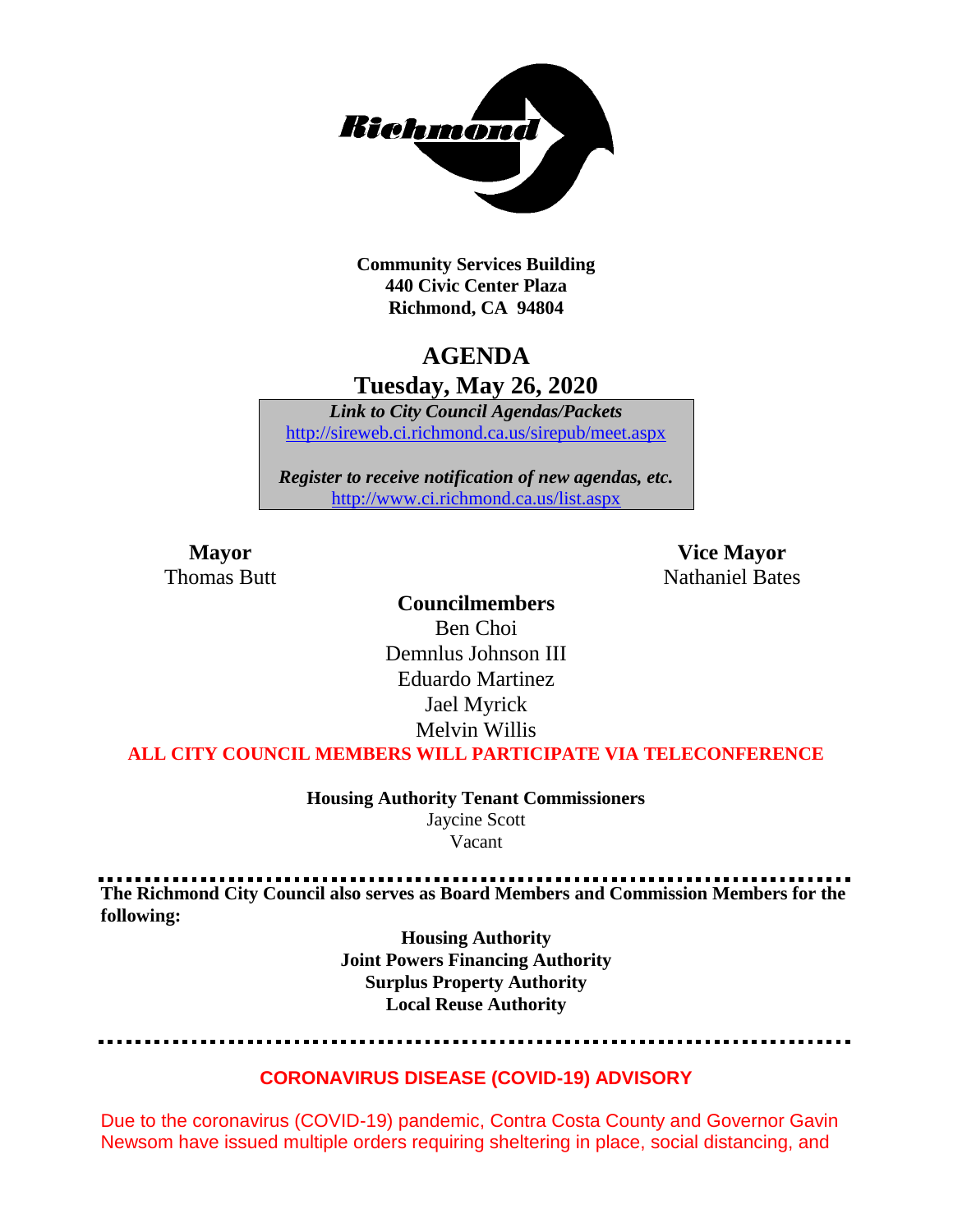reduction of person-to-person contact. Accordingly, Governor Gavin Newsom has issued executive orders that allow cities to hold public meetings via teleconferencing. Both **<https://www.coronavirus.cchealth.org/>** and

**<http://www.ci.richmond.ca.us/3914/Richmond-Coronavirus-Info>** provide updated coronavirus information.

DUE TO THE SHELTER IN PLACE ORDERS, attendance at the City of Richmond City Council meeting will be limited to Council members, essential City of Richmond staff, and members of the news media. Public comment will be confined to items appearing on the agenda and will be limited to the methods provided below. Consistent with Executive Order N-29-20, this meeting will utilize teleconferencing only. The following provides information on how the public can participate in this meeting.

#### **How to watch the meeting from home:**

- 1. KCRT Comcast Channel 28 or AT&T Uverse Channel 99
- 2. Livestream online at<http://www.ci.richmond.ca.us/3178/KCRT-Live>

#### **Public comments may be submitted in multiple ways:**

- 1. Via email to [cityclerkdept@ci.richmond.ca.us](mailto:cityclerkdept@ci.richmond.ca.us) by  $3:00$  p.m. or during the meeting as set forth below. Email must contain in the subject line **public comments – not on the agenda** or **public comments – agenda item #.**
- 2. Via mail received by 3:00 p.m. sent to 450 Civic Center Plaza, 3rd Floor, Office of the Clerk, Richmond, CA 94804.
- 3. Via eComment. To leave a comment, click eComment on the City's Meeting & Agenda Center webpage at [https://richmond.granicusideas.com/meetings,](https://richmond.granicusideas.com/meetings) select the item you wish to comment on and submit your written comment. The comment period will begin after the agenda is published and will close at 3:00 p.m. the day of the meeting.
- 4. Via Telephone. If you would like to give your public comment via telephone, please email your telephone number with area code to [cityclerkdept@ci.richmond.ca.us](mailto:cityclerkdept@ci.richmond.ca.us) during the public comment period. You will be called during the public comment period and you will be given the opportunity to verbally submit public comment (not to exceed the allotted time – one, two or three minutes – for such comments as provided below).

The City cannot guarantee that its network and/or the site will be uninterrupted. To ensure that the City Council receives your comments, you are strongly encouraged to submit your comments in writing in advance of the meeting.

For future meetings, the City is working on additional ways for the public to submit comments.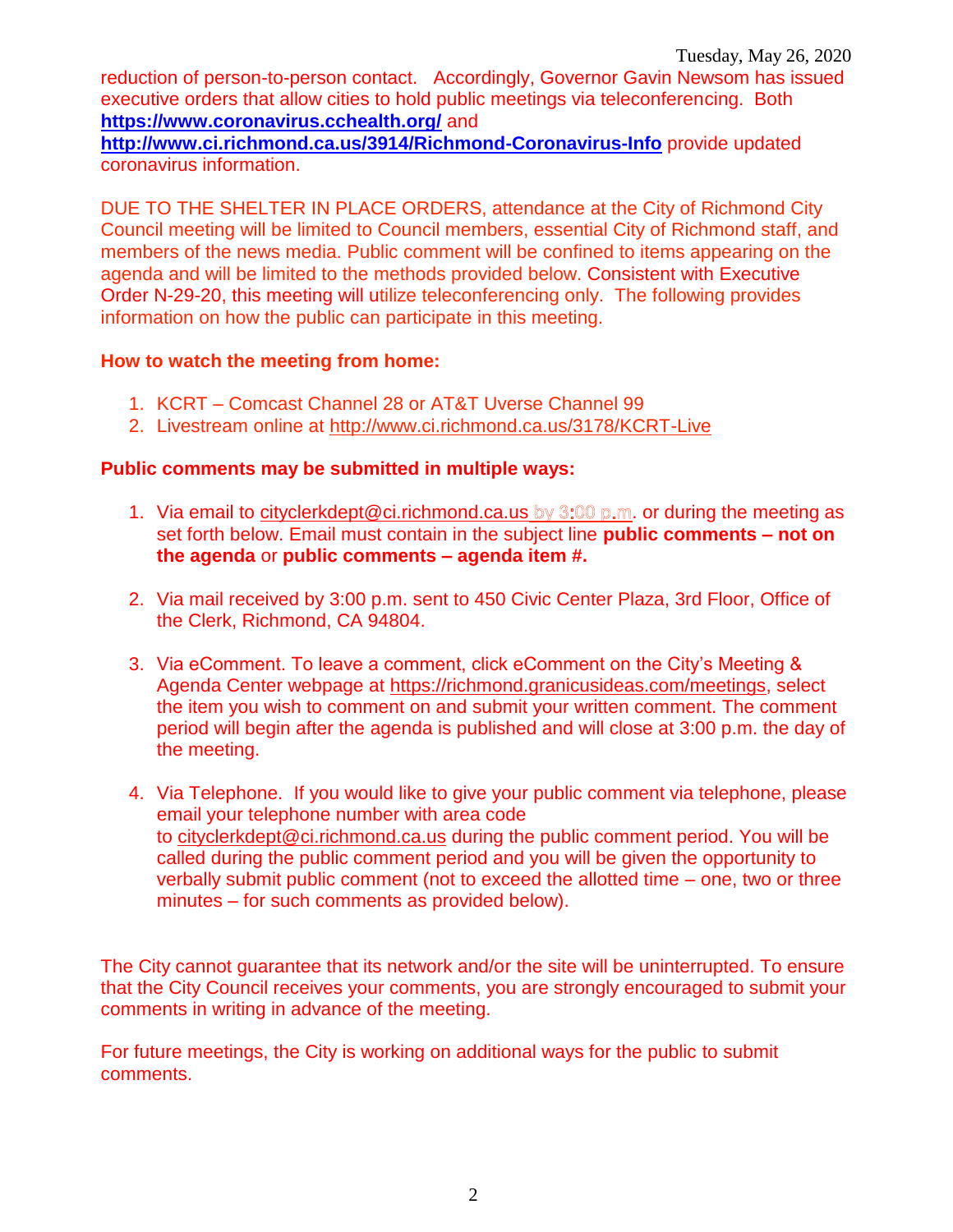#### **Comments received by 3:00 p.m. during the day of the meeting will be handled as follows:**

Comments received via eComment will be exported into a report, distributed to the City Council and staff and published on the City's Meeting & Agenda Center under Documents Received After Published Agenda.

All email and mail comments received **by 3:00 p.m. the day of the meeting** will be provided to the City Council via e-mail or report.

#### **Comments received via email or telephone during the meeting (after the meeting is called to order) will be handled as follows:**

Comments received via email during the meeting and up until the public comment period on the relevant agenda item is closed, will be read into the record and will be limited to a maximum of one to two minutes, depending on the number of commenters, as more fully described in the City Council meeting procedures below. For public hearing items, the time will be limited to a maximum of three minutes. The Clerk will stop reading comments into the record after the allotted time for such comments.

Comments received by telephone during the public comment period shall not exceed the allotted time – one, two or three minutes – for such comments as provided above.

#### **Record of all public comments:**

All public comments will be considered a public record, put into the official meeting record, and considered before Council action. All public comments will be available after the meeting as supplemental materials and will be posted as an attachment to the meeting minutes when the minutes are posted.

#### **Procedures for Removing Consent Calendar Items from the Consent Calendar**

Councilmembers and members of the public who wish to remove an item from the consent calendar must comply with the following procedures in order to remove an item from the consent calendar:

- 1. Telephone or email a City staff member who has knowledge of the subject matter by 2:00 p.m. on the day of meeting.
- 2. Inform the City Clerk's Office by email at [cityclerkdept@ci.richmond.ca.us](mailto:cityclerkdept@ci.richmond.ca.us) or by phone at 510-620-6513, ext. 9, by 3:00 p.m. that they discussed the matter with staff with knowledge of the subject matter and that such Councilmember or member of the public, nonetheless, desires the item to be removed from the consent calendar for discussion.

Staff will be informed by the City Clerk's Office as soon as reasonably practicable after notice of the request to remove the item from the consent calendar. Staff may attend the meeting remotely.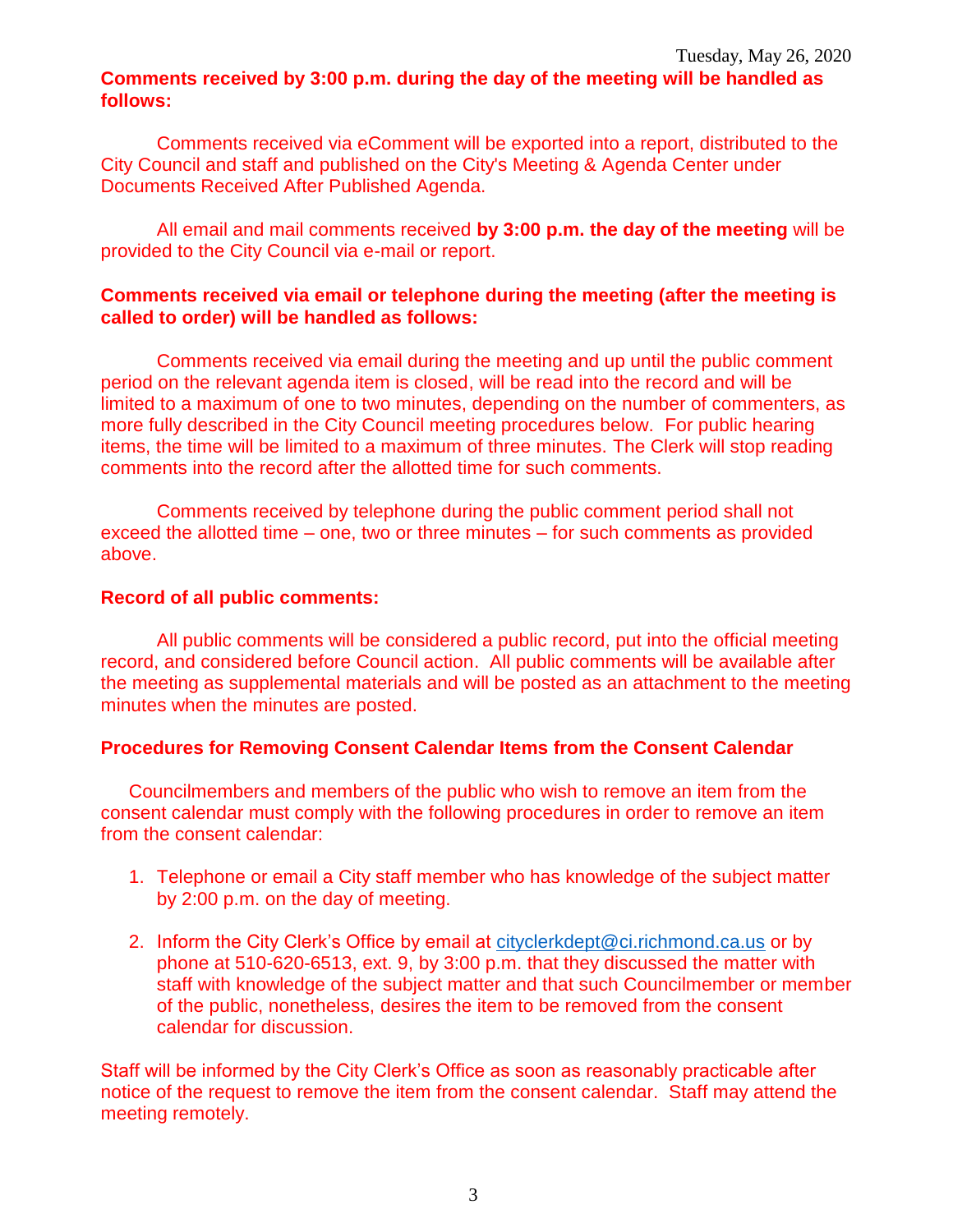#### **Accessibility for Individuals with Disabilities**

Upon request, the City will provide for written agenda materials in appropriate alternative formats, or disability-related modification or accommodation, including auxiliary aids or services and sign language interpreters, to enable individuals with disabilities to participate in and provide comments at/related to public meetings. Please submit a request, including your name, phone number and/or email address, and a description of the modification, accommodation, auxiliary aid, service or alternative format requested at least two days before the meeting. Requests should be emailed to [cityclerkdept@ci.richmond.ca.us](mailto:cityclerkdept@ci.richmond.ca.us) or submitted by phone at 510-620-6513, ext. 9, or 510-620-6509. Requests made by mail to City Clerk's Office, City Council meeting, 450 Civic Center Plaza, Richmond, CA 94804 must be received at least two days before the meeting. Requests will be granted whenever possible and resolved in favor of accessibility.

#### **Effect of Advisory on In-person public participation**

During the pendency of the Executive Order N-29-20, the language in this Advisory portion of the agenda supersedes any language below in the meeting procedures contemplating in-person public comment.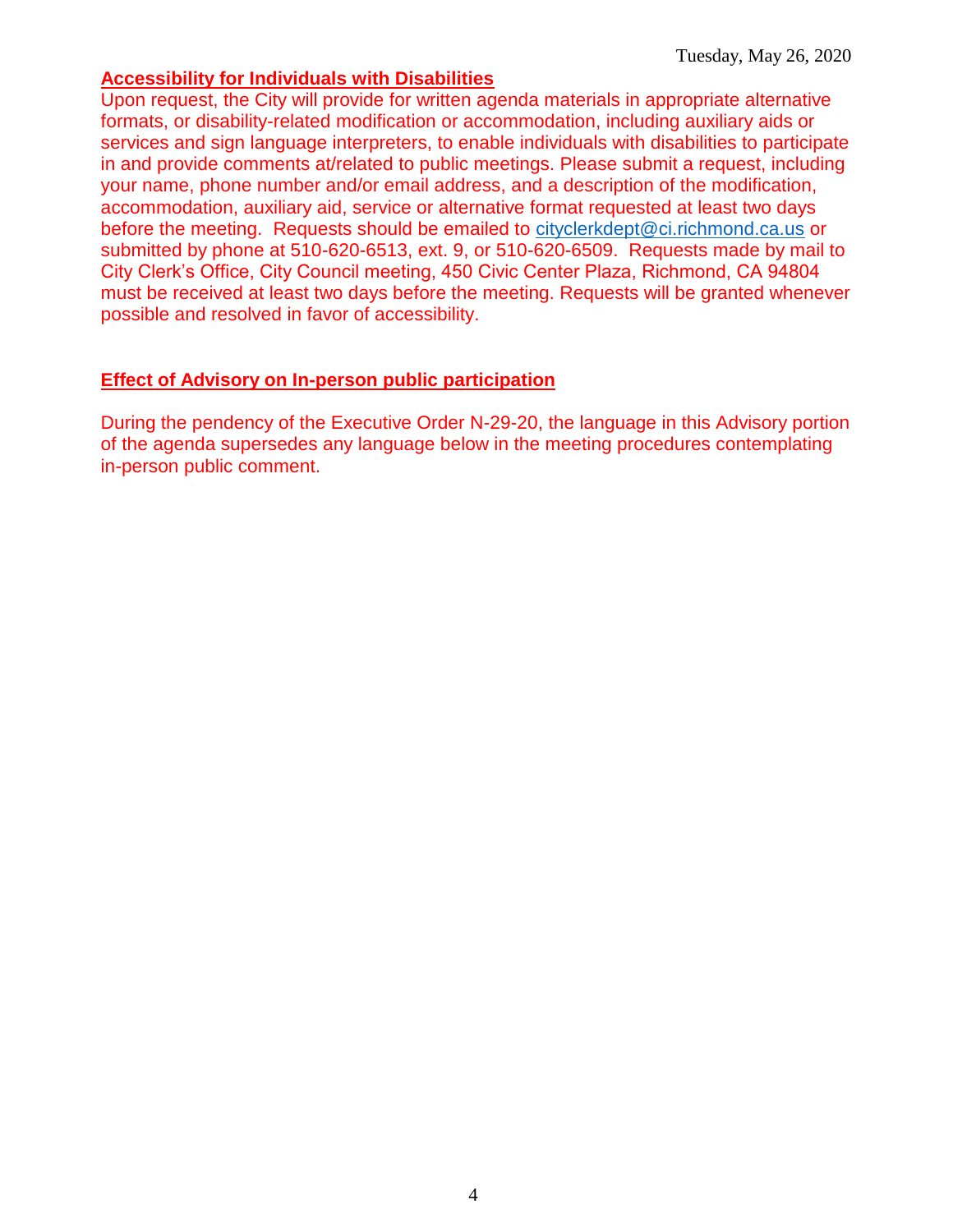# **MEETING PROCEDURES**

The City of Richmond encourages community participation at its City Council meetings and has established procedures that are intended to accommodate public input in a timely and time-sensitive way. As a courtesy to all members of the public who wish to participate in City Council meetings, please observe the following procedures:

**PUBLIC COMMENT ON AGENDA ITEMS:** Anyone who desires to address the City Council on items appearing on the agenda must complete and file a pink speaker's card with the City Clerk **prior** to the City Council's consideration of the item. Once the City Clerk has announced the item, no person shall be permitted to speak on the item other than those persons who have submitted their names to the City Clerk. Your name will be called when the item is announced for discussion. **Each speaker will be allowed up to TWO (2) MINUTES to address the City Council on NON-PUBLIC HEARING items listed on the agenda. Speakers are allowed up to THREE (3) minutes on PUBLIC HEARING items.**

**OPEN FORUM FOR PUBLIC COMMENT:** Individuals who would like to address the City Council on matters not listed on the agenda or on items remaining on the consent calendar may do so under Open Forum. All speakers must complete and file a pink speaker's card with the City Clerk **prior** to the commencement of Open Forum. The amount of time allotted to individual speakers shall be determined based on the number of persons requesting to speak during this item. **The time allocation for each speaker will be as follows:** 15 or fewer speakers, a maximum of 2 minutes; 16 to 24 speakers, a maximum of 1 and one-half minutes; and 25 or more speakers, a maximum of 1 minute.

#### **SPEAKERS ARE REQUESTED TO OCCUPY THE RESERVED SEATS IN THE FRONT ROW BEHIND THE SPEAKER'S PODIUM AS THEIR NAME IS ANNOUNCED BY THE CITY CLERK.**

**CONSENT CALENDAR:** Consent Calendar items are considered routine and will be enacted, approved or adopted by one motion unless a request for removal for discussion or explanation is received from the audience or the City Council. A member of the audience requesting to remove an item from the consent calendar that is sponsored by City staff must first complete a speaker's card and discuss the item with a City staff person who has knowledge of the subject material **prior** to filing the card with the City Clerk and **prior** to the City Council's consideration of Agenda Review. Councilmembers who request to remove an item from the consent calendar must do so during Agenda Review. An item removed from the Consent Calendar may be placed anywhere on the agenda following the City Council's agenda review.

**CONDUCT AT MEETINGS:** Richmond City Council meetings are limited public forums during which the City strives to provide an open, safe atmosphere and promote robust public debate. Members of the public, however, must comply with state law, as well as the City's laws and procedures and may not actually disrupt the orderly conduct of these meetings. The public, for example, may not shout or use amplifying devices, must submit comment cards and speak during their allotted time, may not create a physical disturbance, may not speak on matters unrelated to issues within the jurisdiction of the City Council or the agenda item at hand, and may not cause immediate threats to public safety.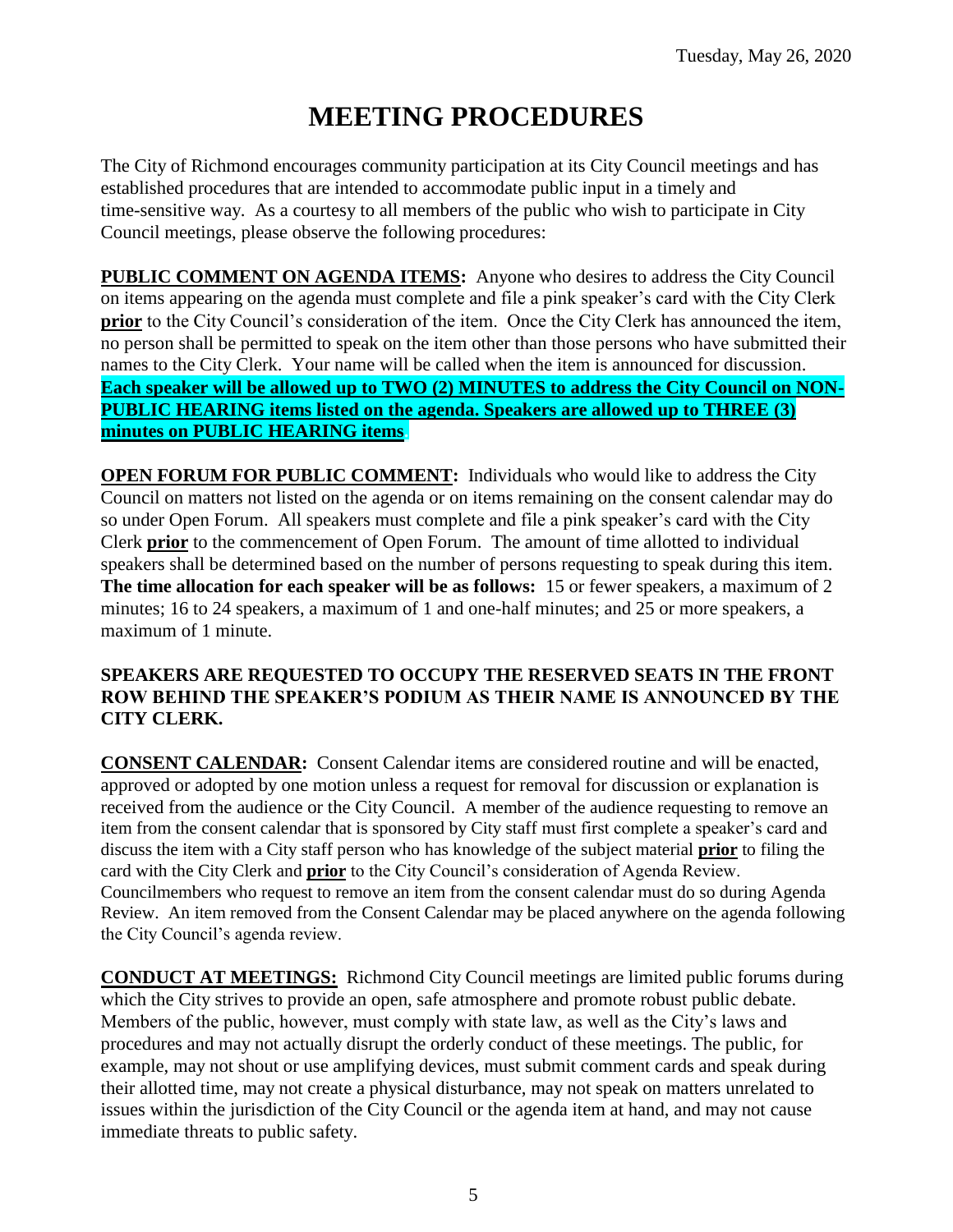**CITY HARASSMENT POLICY:** The City invites public comment and critique about its operations, including comment about the performance of its public officials and employees, at the public meetings of the City Council and boards and commissions. However, discriminatory or harassing comments about or in the presence of City employees, even comments by third parties, may create a hostile work environment, if severe or pervasive. The City prohibits harassment against an applicant, employee, or contractor on the basis of race, religious creed, color, national origin, ancestry, physical disability, medical condition, mental disability, marital status, sex (including pregnancy, childbirth, and related medical conditions), sexual orientation, gender identity, age or veteran status, or any other characteristic protected by federal, state or local law. In order to acknowledge the public's right to comment on City operations at public meetings, which could include comments that violate the City's harassment policy if such comments do not cause an actual disruption under the Council Rules and Procedures, while taking reasonable steps to protect City employees from discrimination and harassment, City Boards and Commissions shall adhere to the following procedures. If any person makes a harassing remark at a public meeting that violates the above City policy prohibiting harassment, the presiding officer of the meeting may, at the conclusion of the speaker's remarks and allotted time: (a) remind the public that the City's Policy Regarding Harassment of its Employees is contained in the written posted agenda; and (b) state that comments in violation of City policy are not condoned by the City and will play no role in City decisions. If any person makes a harassing remark at a public meeting that violates the above City policy, any City employee in the room who is offended by remarks violating the City's policy is excused from attendance at the meeting. No City employee is compelled to remain in attendance where it appears likely that speakers will make further harassing comments. If an employee leaves a City meeting for this reason, the presiding officer may send a designee to notify any offended employee who has left the meeting when those comments are likely concluded so that the employee may return to the meeting. The presiding officer may remind an employee or any council or board or commission member that he or she may leave the meeting if a remark violating the City's harassment policy is made. These procedures supplement the Council Rules and Procedures relating to disruption of orderly conduct at Council meetings.

Any law enforcement officer on duty or whose service is commanded by the presiding officer shall be Sergeant-at-Arms of the Council meetings. He/she, or they, shall carry out all orders and instructions given by the presiding officer for the purpose of maintaining order and decorum at the Council meetings (City Council Rules of Procedure and Order Section III F, RMC Section 2.12.030).

**\*\*\*\*\*\*\*\*\*\*\*\*\*\*\*\*\*\*\*\*\*\*\*\*\*\*\*\*\*\*\*\*\*\*\*\*\*\*\*\*\*\*\*\*\*\*\*\*\*\*\*\*\*\*\*\*\*\***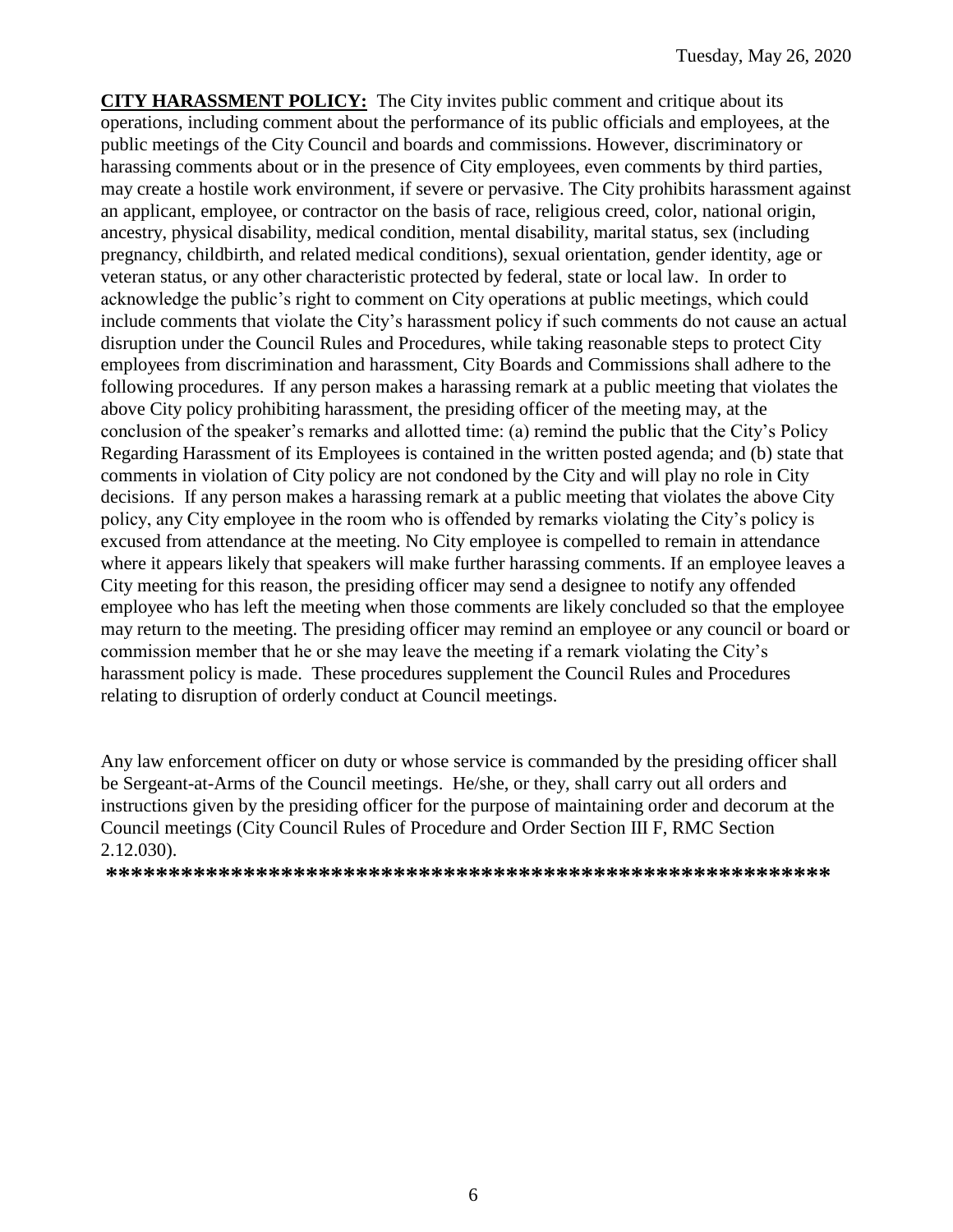## **OPEN SESSION TO HEAR PUBLIC COMMENT BEFORE CLOSED SESSION**

5:00 p.m.

#### **A. ROLL CALL**

#### **B. PUBLIC COMMENT BEFORE CLOSED SESSION**

#### **C. ADJOURN TO CLOSED SESSION**

### **CLOSED SESSION**

Shimada Room of the Community Services Building

#### **CITY COUNCIL**

CONFERENCE WITH LEGAL COUNSEL - EXISTING LITIGATION (paragraph (1) of Subdivision [d] of Government Code Section 54956.9):

San Francisco Baykeeper and West County Toxics Coalition v. City of Richmond

Donald Driver v. City of Richmond et al.

CONFERENCE WITH LEGAL COUNSEL - ANTICIPATED LITIGATION (initiation of litigation pursuant to paragraph (4) of Subdivision (d) of Government Code Section 54956.9):

One Case

CONFERENCE WITH LABOR NEGOTIATORS (Government Code Section 54957.6):

Agency Representatives: Jack Hughes Employee organizations:

- 1. SEIU Local 1021 Full Time Unit
- 2. SEIU Local 1021 Part Time Unit
- 3. IFPTE Local 21 Mid-Level Management Unit
- 4. IFPTE Local 21 Executive Management Unit
- 5. Richmond Police Officers Association RPOA
- 6. Richmond Police Management Association RPMA
- 7. IAFF Local 188
- 8. Richmond Fire Management Association RFMA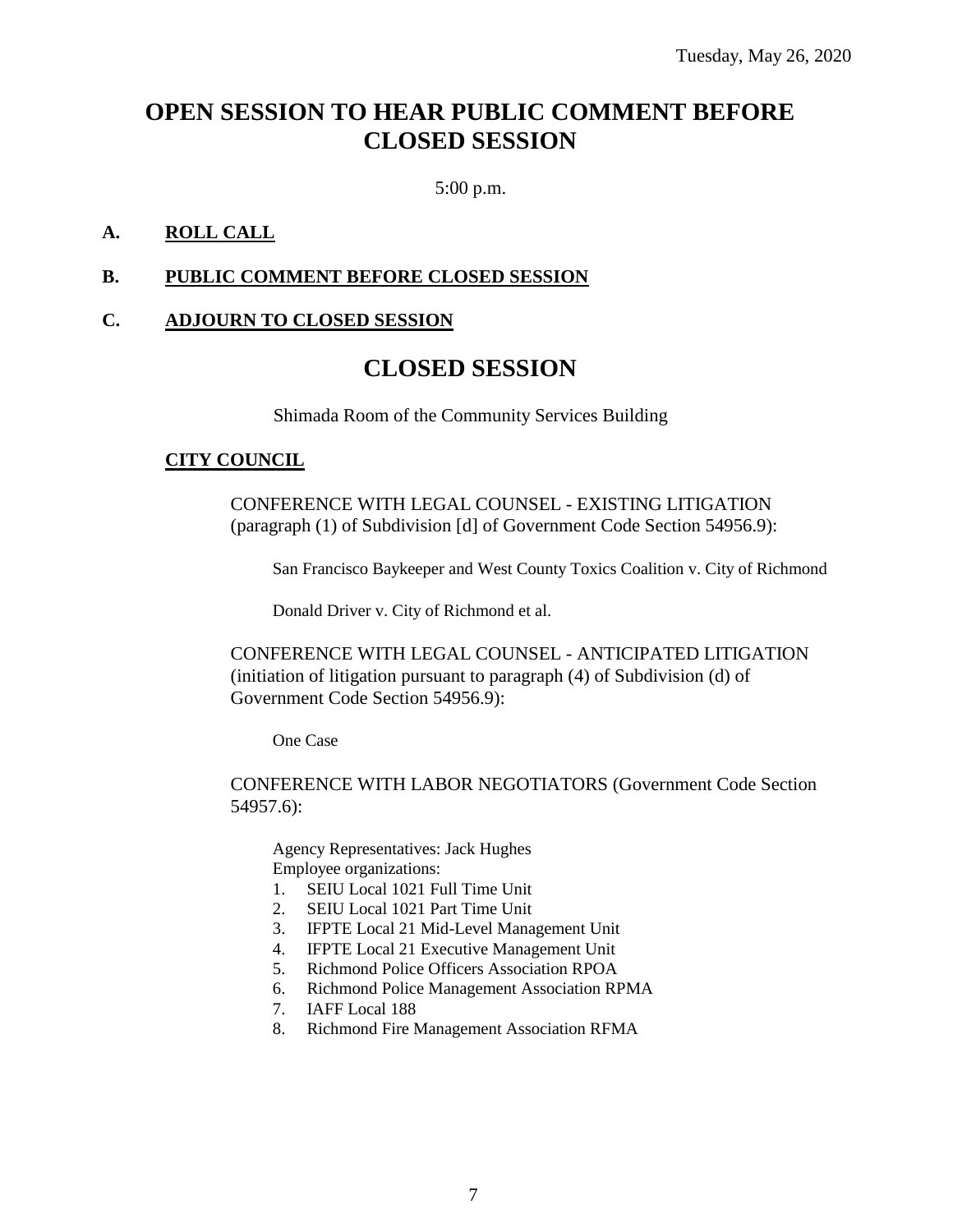#### CONFERENCE WITH REAL PROPERTY NEGOTIATOR (Government Code Section 54956.8):

Property: Port of Richmond (Terminal 3) Agency negotiators: Jim Matzorkis Negotiating party: Richmond Terminal 3 Partners (Bobby Winston, Orton Development and Tom Lockard) Under negotiations: Price and terms of payment

Property: Port of Richmond (Terminal 4) Agency negotiators: Jim Matzorkis Negotiating party: Nematode Holdings, LLC/dba Bay Crossings (Bobby Winston-Owner) Under negotiations: Price and terms of payment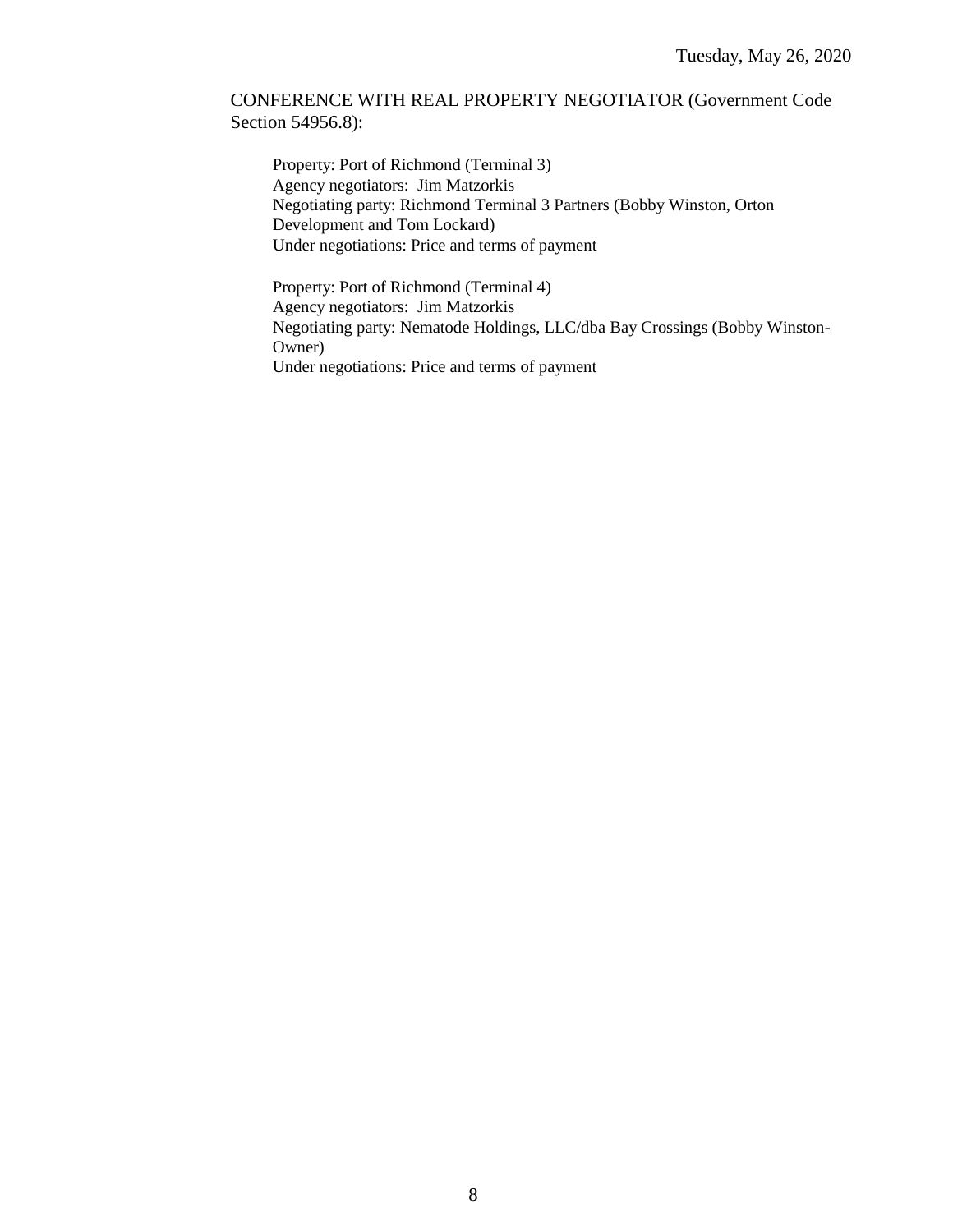## **SPECIAL MEETING OF THE RICHMOND HOUSING AUTHORITY**

6:25 p.m.

#### **A. ROLL CALL**

- **B. STATEMENT OF CONFLICT OF INTEREST**
- **C. REPORT FROM THE EXECUTIVE DIRECTOR**

#### **D. AGENDA REVIEW**

#### **E. HOUSING AUTHORITY CONSENT CALENDAR**

- **E-1.** ADOPT a resolution approving a contract with CSG Advisors for advisory services provided to the Richmond Housing Authority (RHA), for a total amount not to exceed \$10,040 - Richmond Housing Authority (Nannette J. Beacham 621-1300).
- **E-2.** APPROVE the minutes of the Richmond Housing Authority Regular meeting of May 5, 2020 - City Clerk's Office (Pamela Christian 620-6513).

#### **F. ADJOURNMENT**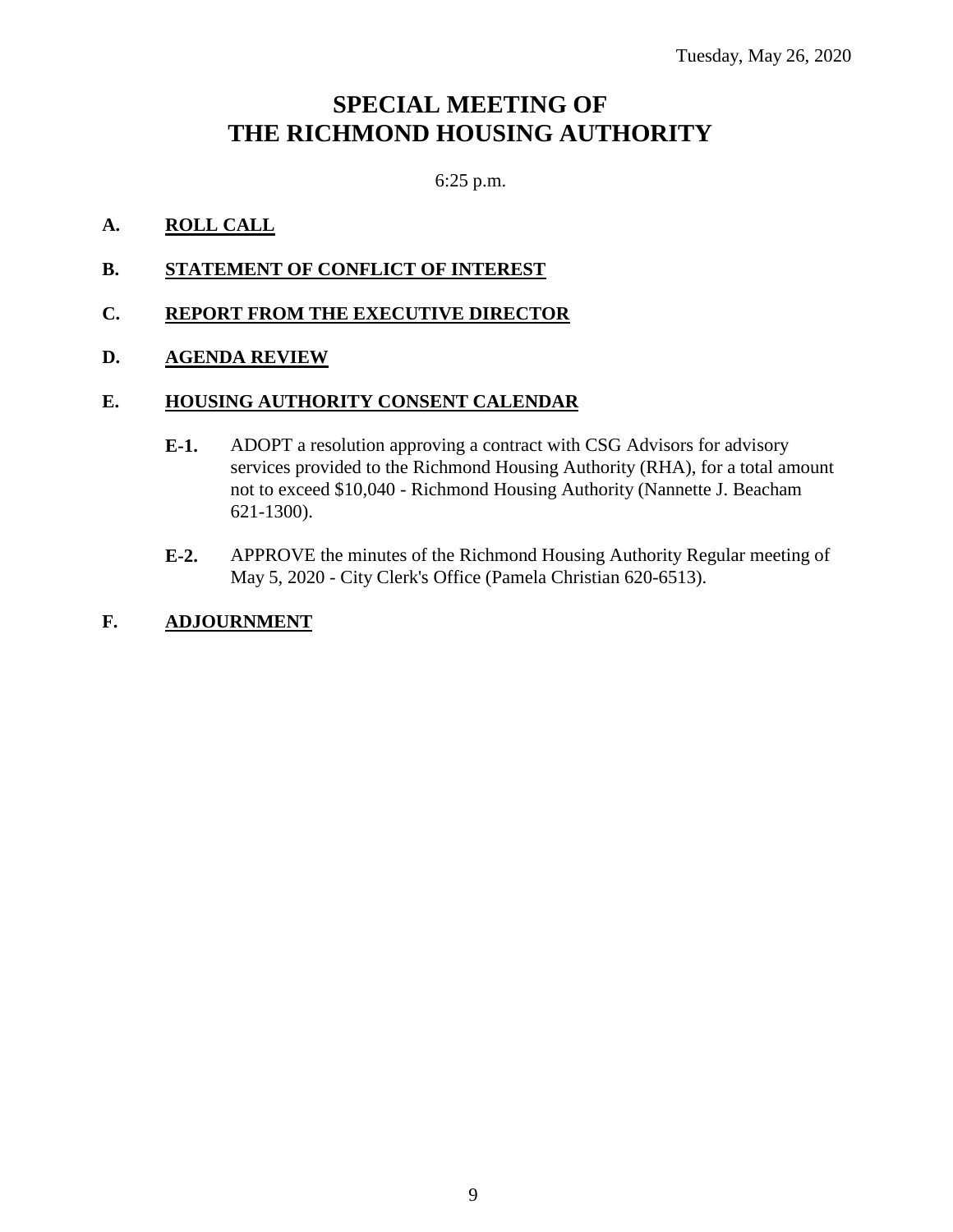## **REGULAR MEETING OF THE RICHMOND CITY COUNCIL**

6:30 p.m.

#### **A. ROLL CALL**

#### **B. STATEMENT OF CONFLICT OF INTEREST**

**C. AGENDA REVIEW**

#### **D. REPORT FROM THE CITY ATTORNEY OF FINAL DECISIONS MADE DURING CLOSED SESSION**

#### **E. REPORT FROM THE CITY MANAGER**

#### **F. OPEN FORUM FOR PUBLIC COMMENT**

#### **G. CITY COUNCIL CONSENT CALENDAR**

- **G-1.** PROCLAMATION declaring June 2020 as Diversity Celebration Month in the City of Richmond - Office of the Mayor (Mayor Tom Butt 620-6503).
- **G-2.** PROCLAMATION declaring May 2020 as Affordable Housing Month "Affordable Homes for All" - Office of the Mayor (Mayor Tom Butt 620-6503).
- **G-3.** ANNOUNCE recent resignations from City of Richmond boards, commissions, and committees; and ANNOUNCE vacancies as of May 20, 2020, and ask that interested individuals send applications to the City Clerk - Office of the Mayor (Mayor Tom Butt 620-6503).
- **G-4.** APPROVE a contract with Legacy Mechanical & Energy Services, Inc. to perform as-needed major mechanical building maintenance services at various City facilities including the Civic Center Plaza, Main Library and the two swim centers in an amount not to exceed \$200,000 over a three-year period, with an option to extend an additional two years at \$50,000 per year - Public Works Department (Yader A. Bermudez 774-6300).
- **G-5.** APPROVE a two-year contract, plus two one-year extension options, with Bosco Oil Company dba Valley Oil Company to deliver bulk fuel to the City of Richmond's three fuel sites in an amount not to exceed \$1,000,000 per fiscal year - Public Works Department (Yader Bermudez 774-6300).
- **G-6.** APPROVE contract Amendment No. 1 with Mark43 in an amount of \$1,500,000. The proposed contract amendment would extend the term of the contract for five-years and increase the amended contract amount by \$1,500,000 for a total ten-year contract amount not to exceed \$3,000,000 - Police Department (Interim Chief Bisa French 621-1802).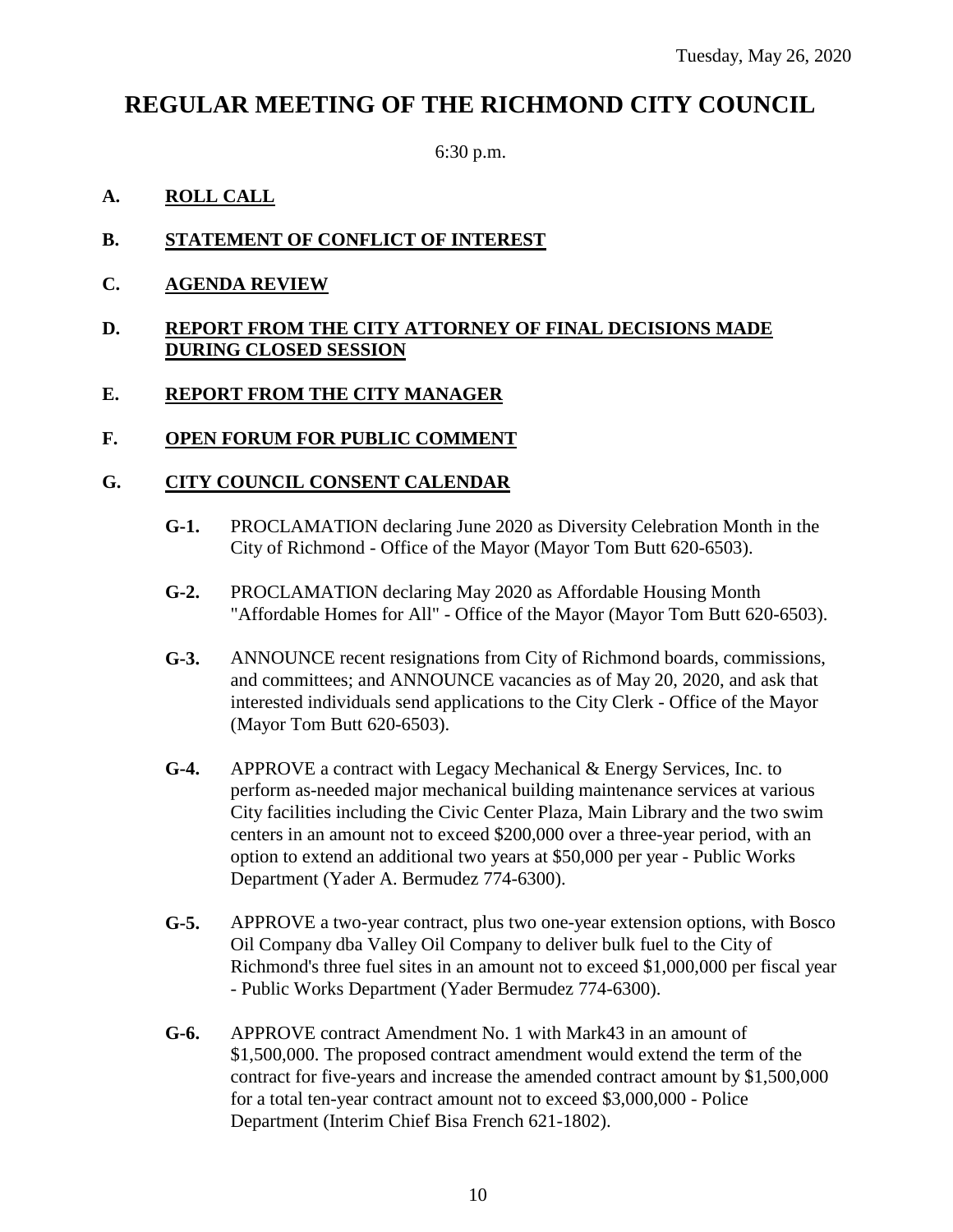- **G-7.** APPROVE a contract with the Self-Awareness and Recovery Program to provide three cohorts of the 12-week self-awareness and recovery training program in support of the RichmondBuild Returning Home grant project. The contract term will be June 2, 2020, through December 31, 2021, for a total contract amount not to exceed \$60,000 - Library and Community Services Department (Sal Vaca/Fred Lucero 510-307-8023).
- **G-8.** AUTHORIZE the city attorney to draft an amendment to Measures E and K, to be placed on the November 2020 ballot, that will cap the maximum general fund allocation for Measures E and K with an amount equal to the net increase in revenue resulting from Measure H for each fiscal year preceding the fiscal year for the budget being adopted and to provide for an emergency waiver of Section 6 of Measure E - Office of the Mayor (Mayor Tom Butt 620-6503).
- **G-9.** AUTHORIZE the city attorney to draft an ordinance to be placed on the November 2020 ballot that will repeal the Richmond Fair Rent, Just Cause for Eviction and Homeowner Protection ordinance and replace it with the Richmond Affordable Housing Ordinance - Office of the Mayor (Mayor Tom Butt 620- 6503).
- **G-10.** APPROVE the minutes of the Regular May 5, 2020, City Council meeting City Clerk's Office (Pamela Christian 620-6513).

#### **H. BUDGET SESSION**

**H-1.** APPROVE staff recommendations on budget balancing strategies, and RECEIVE a presentation on the City's preliminary five-year budget forecast - City Manager's Office/Finance Department (Laura Snideman/Belinda Brown 620-6740).

### **I. COUNCIL AS A WHOLE**

**I-1.** CONFIRM and RATIFY the City Council's prior extensions of the City's Exclusive Right to Negotiate Agreement (ERN) with Winehaven Legacy, LLC on February 4, 2020, extending the ERN to May 31, 2020, and on April 21, 2020, extending ERN to September 30, 2020 - City Manager's Office/City Attorney's Office (Laura Snideman 620-6512/Rachel Sommovilla/Carlos Privat 620-6509). **This item was continued from the May 19, 2020, meeting.**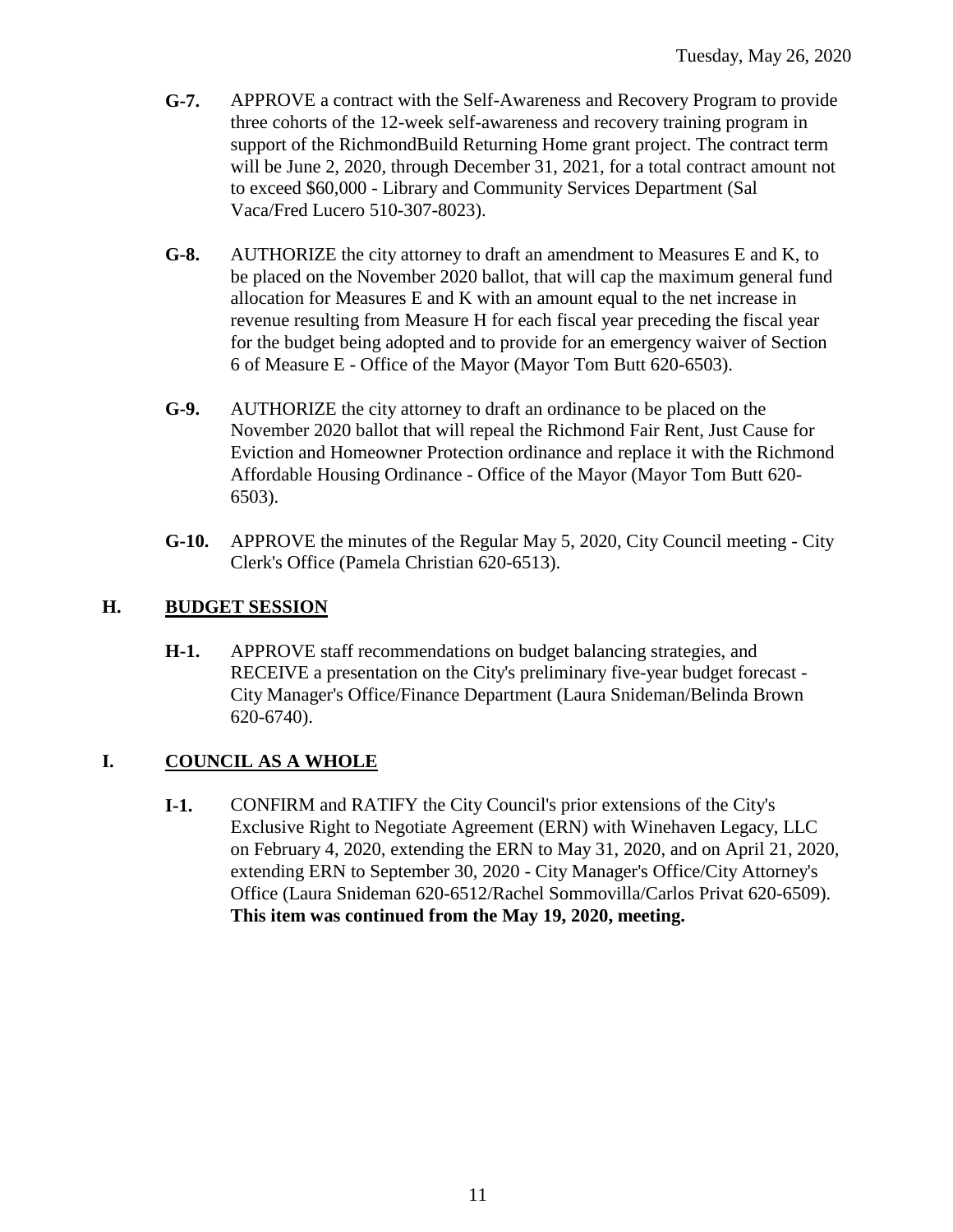- **I-2.** APPROVE: (1) the Project Services Fund Agreement with HRP Campus Bay Property, LLC ("HRP") to provide a mechanism for HRP to provide the funding necessary for the City to negotiate a community benefits agreement, development agreement and any other documents and agreements (the "Definitive Agreements") related to the development and entitlement of a mixed-use development on approximately 65 acres of the Richmond Bay Zeneca/former Stauffer Chemical site (the "Mixed-Use Development"); and (2) AUTHORIZE the city manager and city attorney, as the case may be, to enter into contracts and legal services agreements for the negotiation and development of the Definitive Agreements and for all necessary discretionary land use approvals and entitlements and related environmental review for the Mixed-Use Development - City Manager's Office/Community Development Department (Shasa Curl/Lina Velasco 620-6512). **This item was continued from the May 19, 2020, meeting.**
- **I-3.** ADOPT an ordinance (second reading) to establish wages, salaries and compensation for the new classification specification for Deputy Building Official (Salary Range No.073 \$8,978 - \$10,890/month) - Human Resources Management Department (Allison Picard/Veronica Duarte de Castro 620-6600). **This item was continued from the May 19, 2020, meeting.**
- **I-4.** ADOPT a resolution amending the City of Richmond's Position Classification Plan to add the new Police Records and Property Manager classification and abolish the Police Records Supervisor classification - Human Resources Department (Allison Picard/Donna Newton 620-6600). **This item was continued from the April 21, May 5, and May 19, 2020, meetings.**
- **I-5.** INTRODUCE an ordinance (first reading) to establish wages, salary, and compensation for the new Police Records and Property Manager classification (Salary Range No. 064 \$7,684 - \$9,322/month) - Human Resources Management Department (Allison Picard/Donna Newton 620-6600). **This item was continued from the April 21, May 5 and 19, 2020, meetings.**
- **I-6.** INTRODUCE an ordinance (first reading) to establish the wages, salaries, and compensation for the new classification specification of Industrial Building Inspector (salary range 060G \$8,154 -\$9,864/month) and ADOPT a resolution amending the Position Classification Plan to add the new classification specification of Industrial Building Inspector - Human Resources Management Department (Allison Picard/Kate Soiseth 620-6602). **This item was continued from the April 21, and May 19, 2020, meetings.**
- **I-7.** APPROVE the installation of 575 street sweeping parking restriction signs in the Richmond Annex and Panhandle Annex Neighborhoods - Public Works Department (Yader A. Bermudez 774-6300). **This item was continued from the May 19, 2020, meeting.**